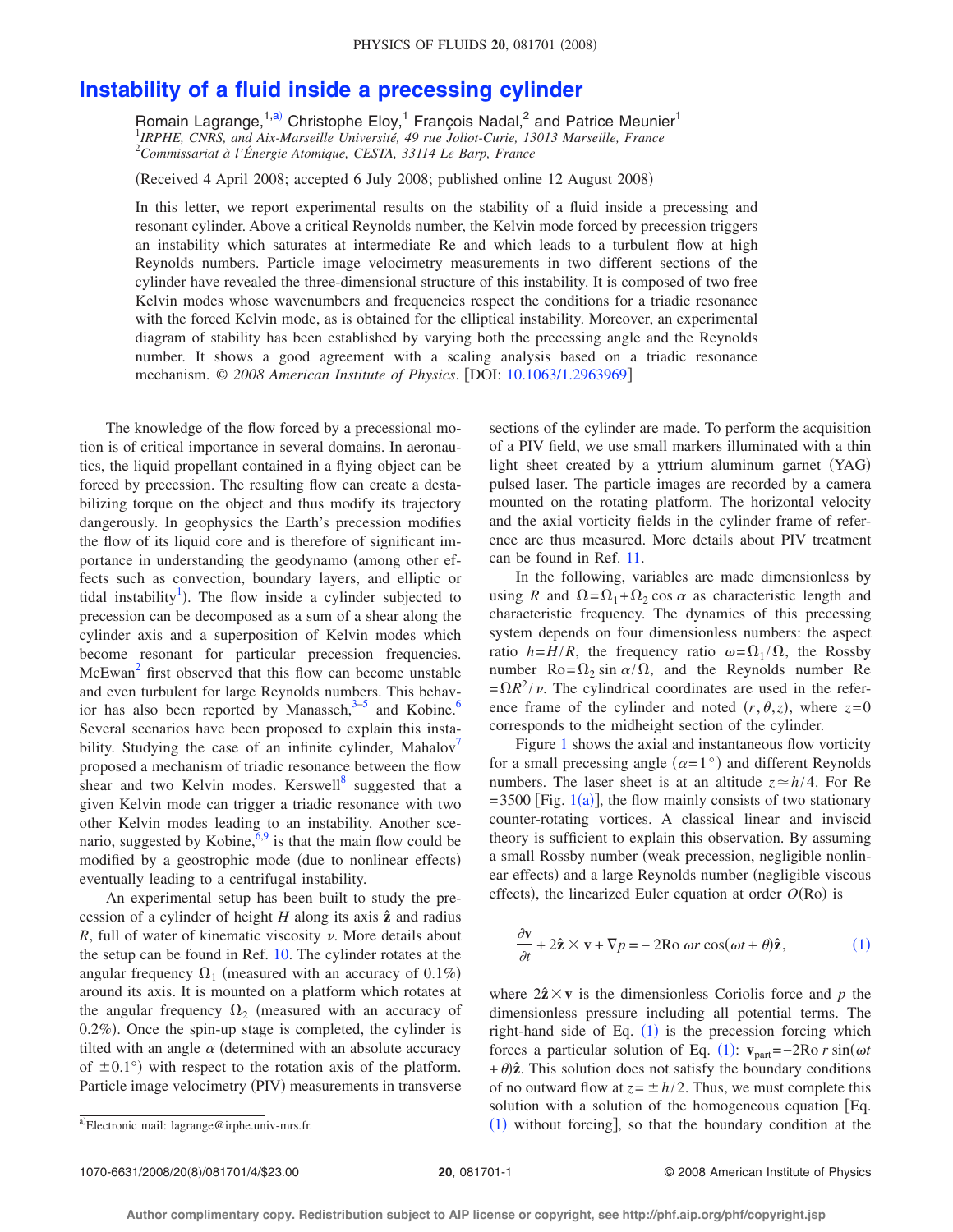<span id="page-1-0"></span>

FIG. 1. Axial vorticity  $\zeta$  of the flow for different Reynolds numbers at  $\zeta$  $=h/4$ . (a) For Re= 3500 the stable flow exhibits the forced Kelvin mode. (b) For Re= 6000 the flow is unstable and exhibits a free Kelvin mode with  $m_1$ =5 superimposed to the forced Kelvin mode. The temporal evolution of the instability can be observed in the corresponding movie. (c) For Re = 24 400 the flow is turbulent. For these three cases  $h=1.62$ ,  $\omega=1.18$ , and  $Ro = 0.0031$  (enhanced online).

upper and lower walls is satisfied. Due to time and azimuthal dependence of the forcing, the homogeneous solution is a sum of Kelvin modes of azimuthal wavenumber *m*= 1 and angular frequency  $\omega$ . Finally the solution of Eq. ([1](#page-0-0)) is

<span id="page-1-1"></span>
$$
\mathbf{v} = \mathbf{v}_{\text{part}} + \sum_{i=1}^{\infty} a_i \mathbf{v}_i (m = 1, \omega, k_i),
$$
 (2)

where  $\mathbf{v}_i(m, \omega, k_i)$  is a Kelvin mode of amplitude  $a_i$  and whose axial wavenumber  $k_i$  depends on  $\omega$  by the dispersion relation,

<span id="page-1-2"></span>
$$
\omega k_i \sqrt{4/\omega^2 - 1} J'_m(k_i \sqrt{4/\omega^2 - 1}) + 2J_m(k_i \sqrt{4/\omega^2 - 1}) = 0,
$$
\n(3)

where  $J_m$  is the Bessel function of the first kind and  $J'_m$  its derivative. The axial vorticity  $\zeta_i$  of the *i*th Kelvin mode is

$$
\zeta_i = J_m(k_i\sqrt{4/\omega^2 - 1}r)\sin(k_i z)\cos(\omega t + m\theta). \tag{4}
$$

<span id="page-1-3"></span>When  $k_i$  is equal to  $(2n+1)\pi/h$ , with *n* an integer number, the *i*th Kelvin mode "fits" inside the height of the cylinder and becomes resonant. In our experiments (i.e., for *h*  $= 1.62$  and  $\omega = 1.18$ ) the first Kelvin mode (which is theoretically characterized by two lobes of vorticity) is resonant (its axial wavenumber, noted *k*, is equal to  $\pi/h$ . Because the amplitude  $a_1$  is predicted to diverge by a linear analysis it is necessary to include viscous<sup>12</sup> and nonlinear effects. We have shown in Ref. [10](#page-3-8) that  $a_1$  scales as RoRe<sup>1/2</sup> for low Reynolds numbers (viscous regime,  $Re^{1/2}Ro^{2/3} \ll 1$ ) and as  $Ro^{1/3}$  for large Reynolds numbers (nonlinear regime,  $\text{Re}^{1/2} \text{Ro}^{2/3} \ge 1$ ). Since the nonresonant mode amplitudes scale as Ro, the resonant mode is always predominant.

Figure  $1(b)$  $1(b)$  is a PIV measurement of the axial and instantaneous vorticity field for Re= 6500. For such a value of Re the flow seen in Fig. [1](#page-1-0) is unstable and the unstable mode exhibits a ring with ten lobes of vorticity with alternate sign. It corresponds to a free Kelvin mode  $[i.e., a$  solution of Eq.  $(1)$  $(1)$  $(1)$  without forcing] whose azimuthal wavenumber, noted  $m_1$ , equals 5. This mode  $m_1 = 5$  is superimposed to the forced Kelvin mode  $m=1$  $m=1$  shown in Fig. 1(a). [As seen on Fig. 1(b) the average vorticity is negative for  $x < 0$  and positive for  $x > 0$ . Such a flow, which is three-dimensional and nonstationary, corresponds to the instability discovered by  $McEwan<sup>2</sup>$  and studied by Manasseh<sup>[3](#page-3-2)</sup> using visualizations, which was called "resonant collapse" since it decreases the amplitude of the forced Kelvin mode. Indeed, the same structure has been observed for other aspect ratios  $(h=1.8$  and *h*  $= 2$ ) and it also leads to the decrease of the forced Kelvin mode's amplitude. The visualization of a sequence of instantaneous PIV fields shows that the free Kelvin mode rotates as a function of time at a dimensionless frequency  $\omega_1$ =−0.34 ± 11% in the cylinder frame of reference. For this Reynolds number, the unstable mode beats probably due to a nonlinear coupling with the geostrophic mode. However, the amplitude of this unstable mode is stationary close to the threshold (i.e.,  $Re \approx 4600$ ).

Figure  $1(c)$  $1(c)$  represents the axial and instantaneous vorticity field for even larger Reynolds numbers  $(Re= 24 400)$ . For such a value of Re the flow is disordered and seems to be turbulent. As suggested by Kerswell, $\delta$  this disordered flow could be the result of successive instabilities: a cascade of bifurcations could lead to a turbulent state. It can be noted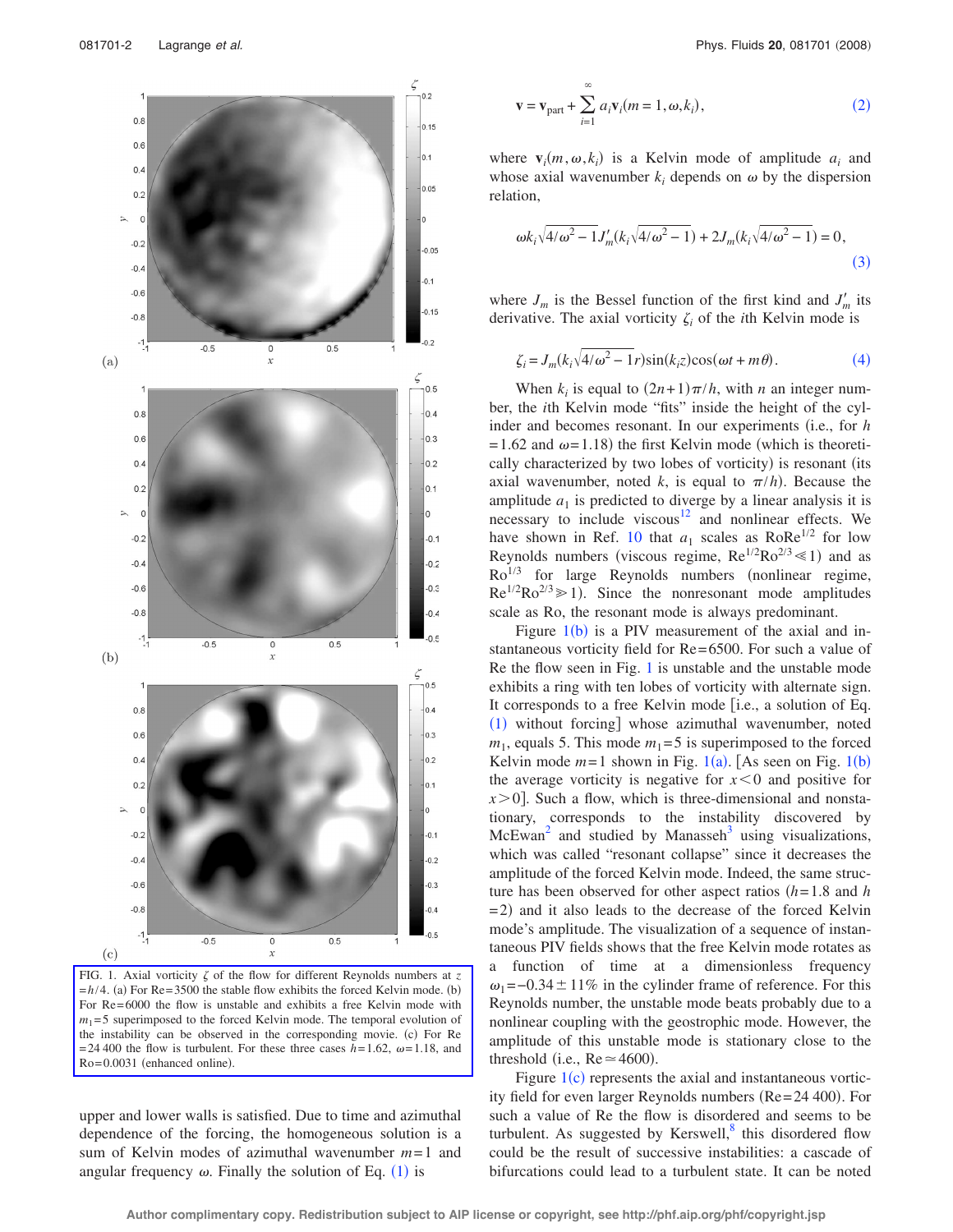<span id="page-2-0"></span>

FIG. 2. Vorticity field of the unstable flow at midheight of the cylinder for the same parameters as in Fig. [1](#page-1-0)(b)  $(h=1.62, \omega=1.18, Ro= 0.0031, and$  $Re = 6500$ .

that the Kelvin mode  $m=1$  forced by precession is still present since the average vorticity is still negative for  $x < 0$ and positive for  $x > 0$ .

Figure [2](#page-2-0) is a PIV measurement of the axial and instantaneous vorticity field measured in a section of the cylinder lower than in Fig. [1.](#page-1-0) The laser sheet is at midheight of the cylinder  $(z=0)$ . According to Eq.  $(4)$  $(4)$  $(4)$  the vorticity of the forced Kelvin mode  $m=1$  and of the free Kelvin mode  $m_1$ = 5 is equal to 0. At this altitude a structure with 12 lobes of alternate vorticity is clearly observed. It corresponds to a free Kelvin mode whose azimuthal wavenumber, noted  $m<sub>2</sub>$ , is equal to 6. Because it does not vanish at  $z=0$  its axial vor-ticity is given by Eq. ([4](#page-1-3)), where  $sin(k_2z)$  has been changed in  $cos(k_2z)$ . This free Kelvin mode rotates at a dimensionless angular frequency  $\omega_2 = 0.79 \pm 2.5\%$  in the cylinder frame of reference.

The axial velocity which is in quadrature with respect to the axial vorticity given by Eq.  $(4)$  $(4)$  $(4)$  of the free Kelvin mode  $m_1 = 5$  (resp.  $m_2 = 6$ ) is a cosine (sine) function of *z*. Boundary conditions of no outward flow at  $z = \pm h/2$  imply that the axial wavenumber of the free Kelvin mode  $m_1 = 5$  (resp.  $m_2$ )  $= 6$ ) is discretized as follows:  $k_1 = (2n_1 + 1)\pi/h$  (resp.  $k_2$ )  $= 2n_2\pi/h$ ,  $n_1$  (resp.  $n_2$ ) being an integer.

Furthermore, Figs.  $1(b)$  $1(b)$  and [2](#page-2-0) show that the unstable Kelvin modes correspond to the first branch of the dispersion relation since there is only one ring of vortices. We can thus infer that  $k_1 = \pi/h$  (resp.  $k_2 = 2\pi/h$ ) since the point  $(k_1)$  $=\pi/h$ ,  $\omega_1 \approx -0.34$ ) (resp.  $k_2 = 2\pi/h$ ,  $\omega_1 \approx 0.79$ ) then falls very close to the first branch of the dispersion relation  $(3)$  $(3)$  $(3)$  for  $m_1 = 5$  (resp.  $m_2 = 6$ ) (Fig. [3](#page-2-1)).

These experiments have allowed to determine the structure of the instability of a fluid inside a precessing and resonant cylinder. We have found that the unstable flow is the sum of three Kelvin modes: the forced one and two free modes. The azimuthal wavenumber and the angular frequency of these free modes have been measured and satisfy

<span id="page-2-1"></span>

FIG. 3. Dispersion relations of the Kelvin modes. The solid lines (resp. dashed lines) correspond to the first five branches of the Kelvin modes with azimuthal wavenumber  $m_1 = 5$  (resp.  $m_2 = 6$ ). The solid lines have been translated by  $k = \pi/h$  and the dashed lines have been translated by  $\omega = 1.18$ . The vertical dotted lines correspond to  $k=n\pi/h$ , with *n* an integer,  $(h=1.62)$ ,  $\omega = 1.18$ .

the conditions for a triadic resonance with the forced Kelvin mode,

<span id="page-2-2"></span>
$$
m_2 - m_1 = 1
$$
,  $\omega_2 - \omega_1 \approx \omega$ ,  $k_2 - k_1 = k$ , (5)

where  $k = \pi/h$  is the axial wavenumber of the forced Kelvin mode. This suggests that the nonlinear coupling of the three Kelvin modes can trigger an instability, in a similar way as for the elliptical instability. $13,14$  $13,14$ 

The resonant condition given in Eq.  $(5)$  $(5)$  $(5)$  corresponds to the crossing points of the dashed and solid lines in Fig. [3,](#page-2-1) where the two dispersion relations are plotted in the same plane; the dispersion relation with  $m_1 = 5$  (resp.  $m_2 = 6$ ) being horizontally (vertically) translated of *k* (resp. translated of  $-\omega$ ). It can be noted that there is an infinite and denumerable number of possible resonances. However, the free Kelvin modes observed experimentally correspond to the crossing point surrounded by a circle on Fig. [3.](#page-2-1) These modes satisfy exactly the boundary conditions at  $z = \pm h/2$  (i.e., the cross-ing point lies on a vertical dotted line in Fig. [3](#page-2-1)). This exact resonance is only valid for  $h=1.62$ . For  $h \approx 1.62$  "detuning" effects shall come into play and thus decrease the instability growth rate.

For  $h \approx 1.62$  two free Kelvin modes involving different branches of the dispersion relations or different azimuthal wavenumbers  $m_1$  and  $m_2$  can exactly resonate with the forced Kelvin mode. Nevertheless, it can be shown that there cannot be exact resonances for  $m_1 \leq 4$  for the first branches of the dispersion relations. Thus, the aspect ratio  $h=1.62$ corresponds to the exact resonance of the Kelvin modes with the smallest wavenumbers. Since the volume viscous effects increase with the wavenumbers of the free Kelvin modes,  $h = 1.62$  is expected to be the aspect ratio for which the flow